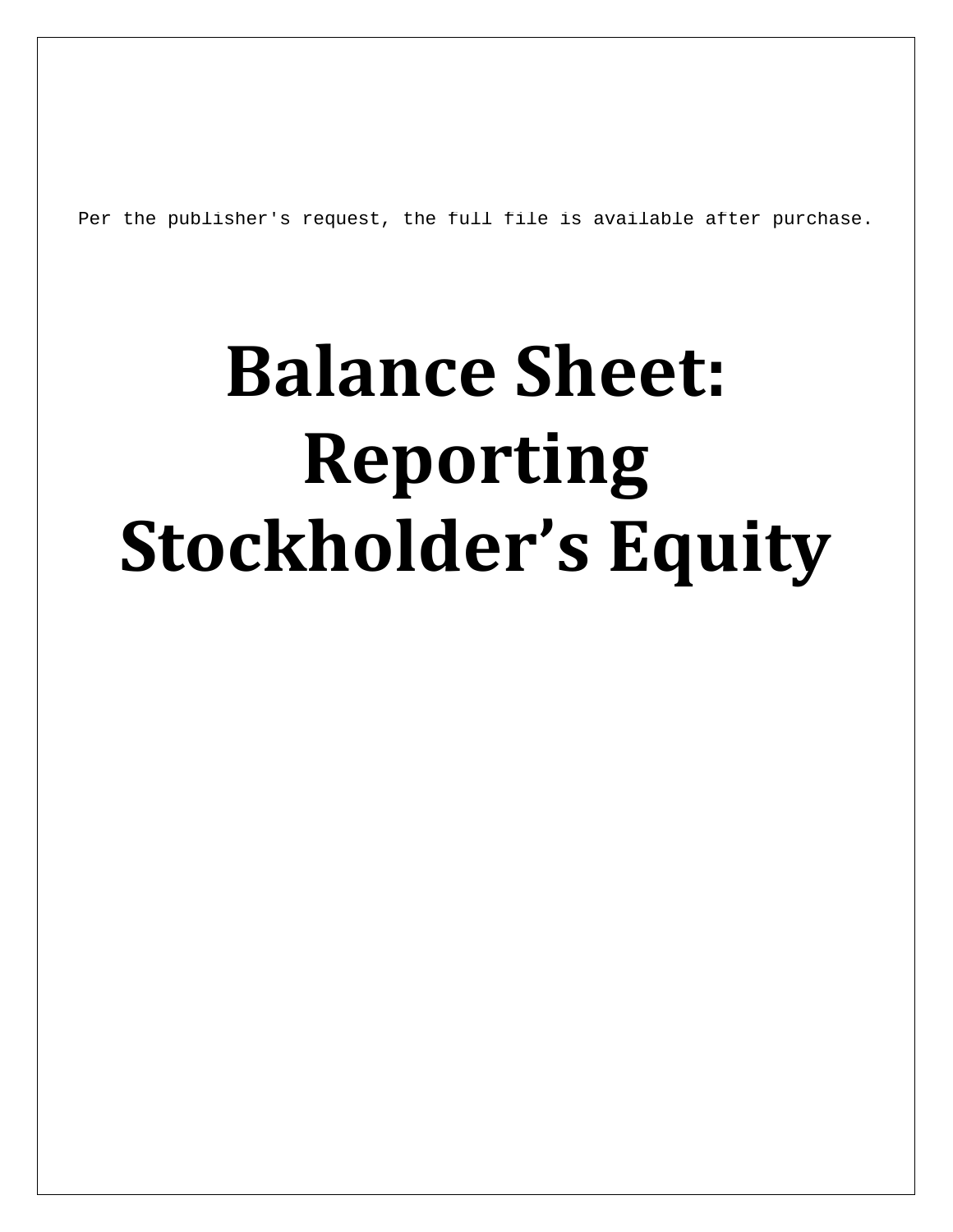## **Balance Sheet: Reporting Stockholder's Equity**

Copyright  $©$  2014 by

DELTACPE LLC

All rights reserved. No part of this course may be reproduced in any form or by any means, without permission in writing from the publisher.

The author is not engaged by this text or any accompanying lecture or electronic media in the rendering of legal, tax, accounting, or similar professional services. While the legal, tax, and accounting issues discussed in this material have been reviewed with sources believed to be reliable, concepts discussed can be affected by changes in the law or in the interpretation of such laws since this text was printed. For that reason, the accuracy and completeness of this information and the author's opinions based thereon cannot be guaranteed. In addition, state or local tax laws and procedural rules may have a material impact on the general discussion. As a result, the strategies suggested may not be suitable for every individual. Before taking any action, all references and citations should be checked and updated accordingly.

*This publication is designed to provide accurate and authoritative information in regard to the subject matter covered. It is sold with the understanding that the publisher is not engaged in rendering legal, accounting, or other professional service. If legal advice or other expert advice is required, the services of a competent professional person should be sought.*

*—-From a Declaration of Principles jointly adopted by a committee of the American Bar Association and a Committee of Publishers and Associations.*

All numerical values in this course are examples subject to change. The current values may vary and may not be valid in the present economic environment.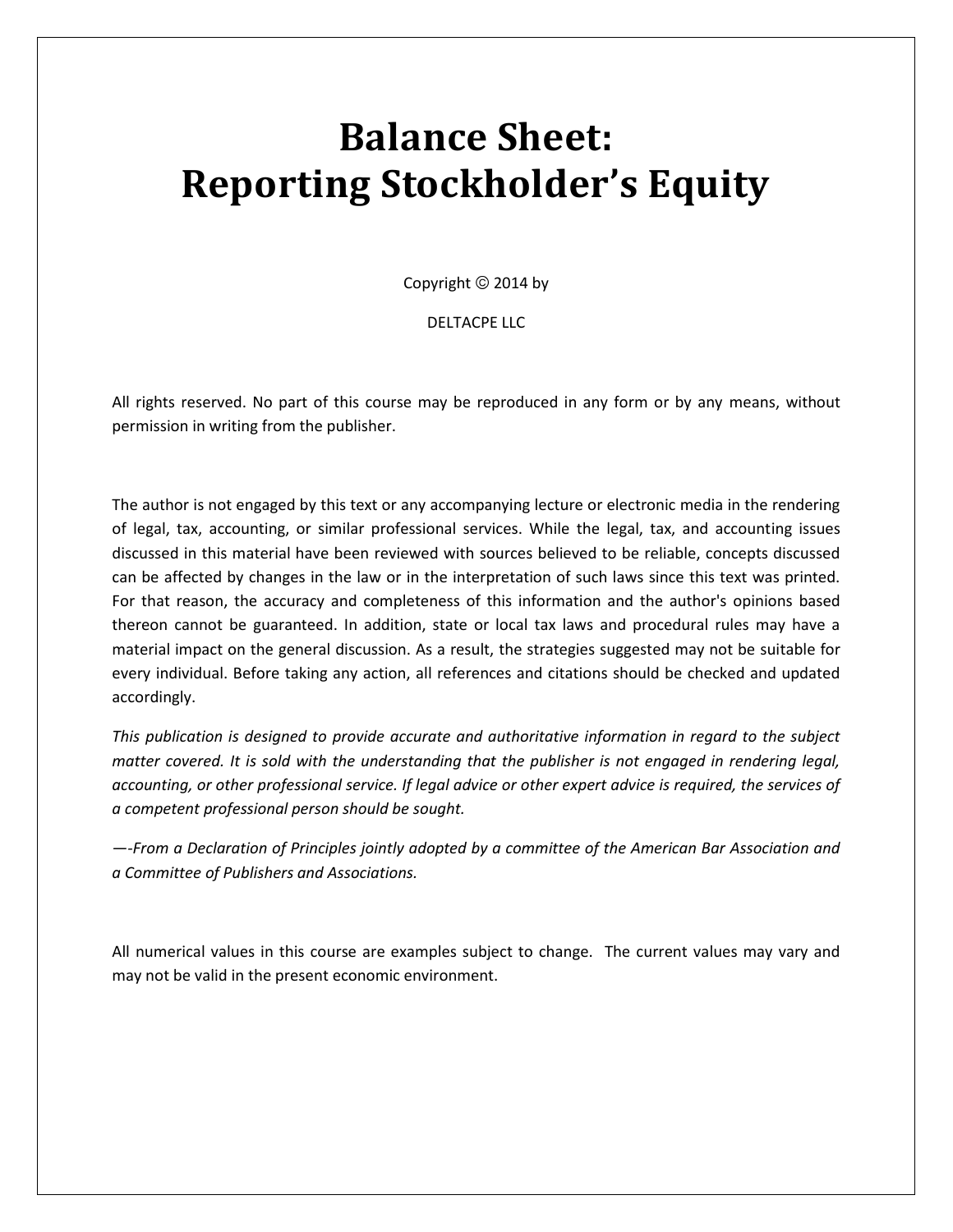## **Course Description**

This course discusses generally accepted accounting principles (GAAP) for reporting stockholder's equity on the balance sheet. Stockholders' equity represents the cumulative net contributions by stockholders plus accumulated earnings less dividends. Stockholders' equity is synonymous with net worth, or net assets (assets less liabilities). This course discusses the accounting, financial statement presentation, and disclosures associated with preferred and common stock, stock retirement, treasury stock, dividends, appropriation of retained earnings, stock splits, stock warrants (including fractional share warrants), and quasi-reorganization.

**Field of Study Accounting** Level of Knowledge **Basic to Intermediate Prerequisite** Basic Accounting **Advanced Preparation** None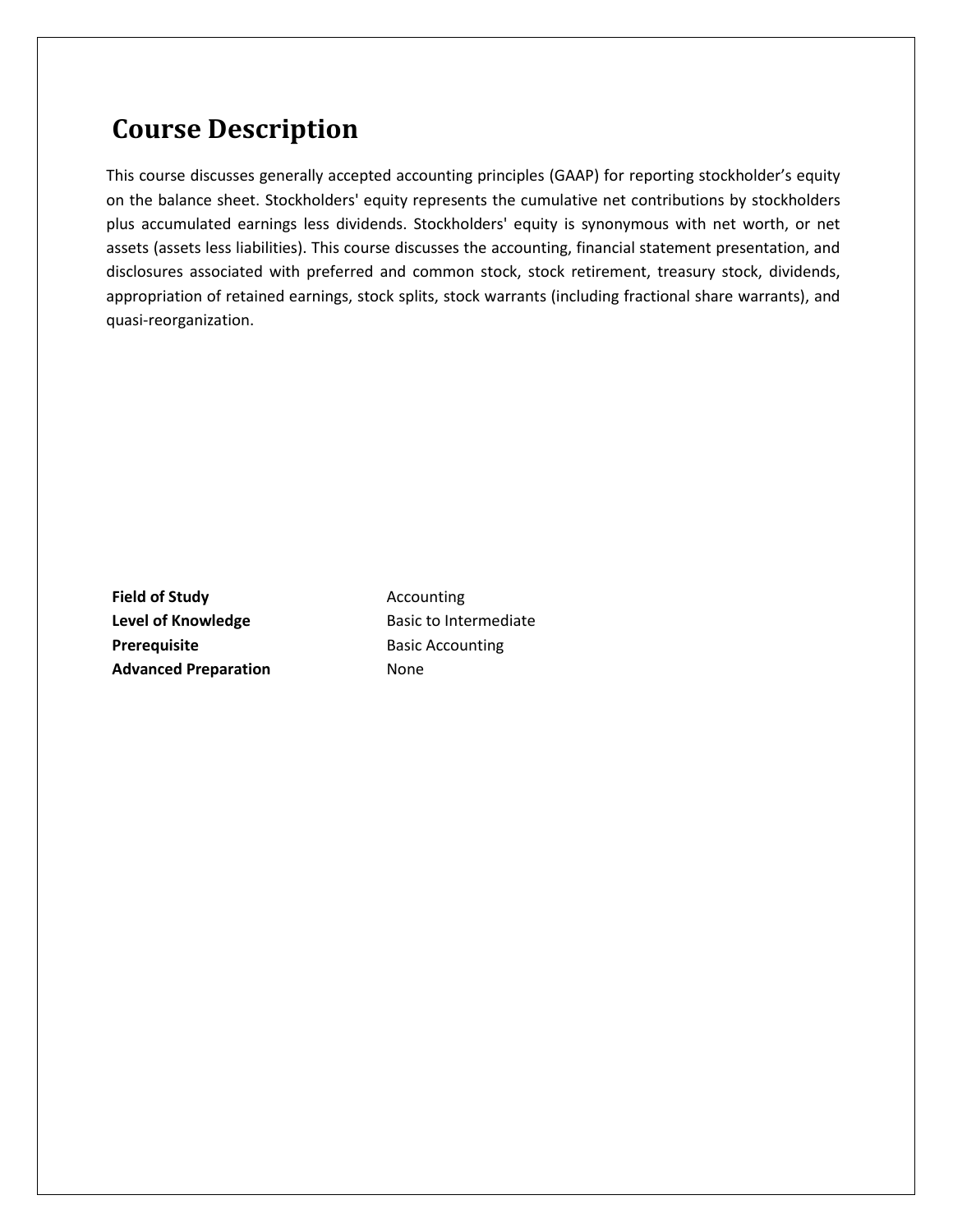## **Table of Contents**